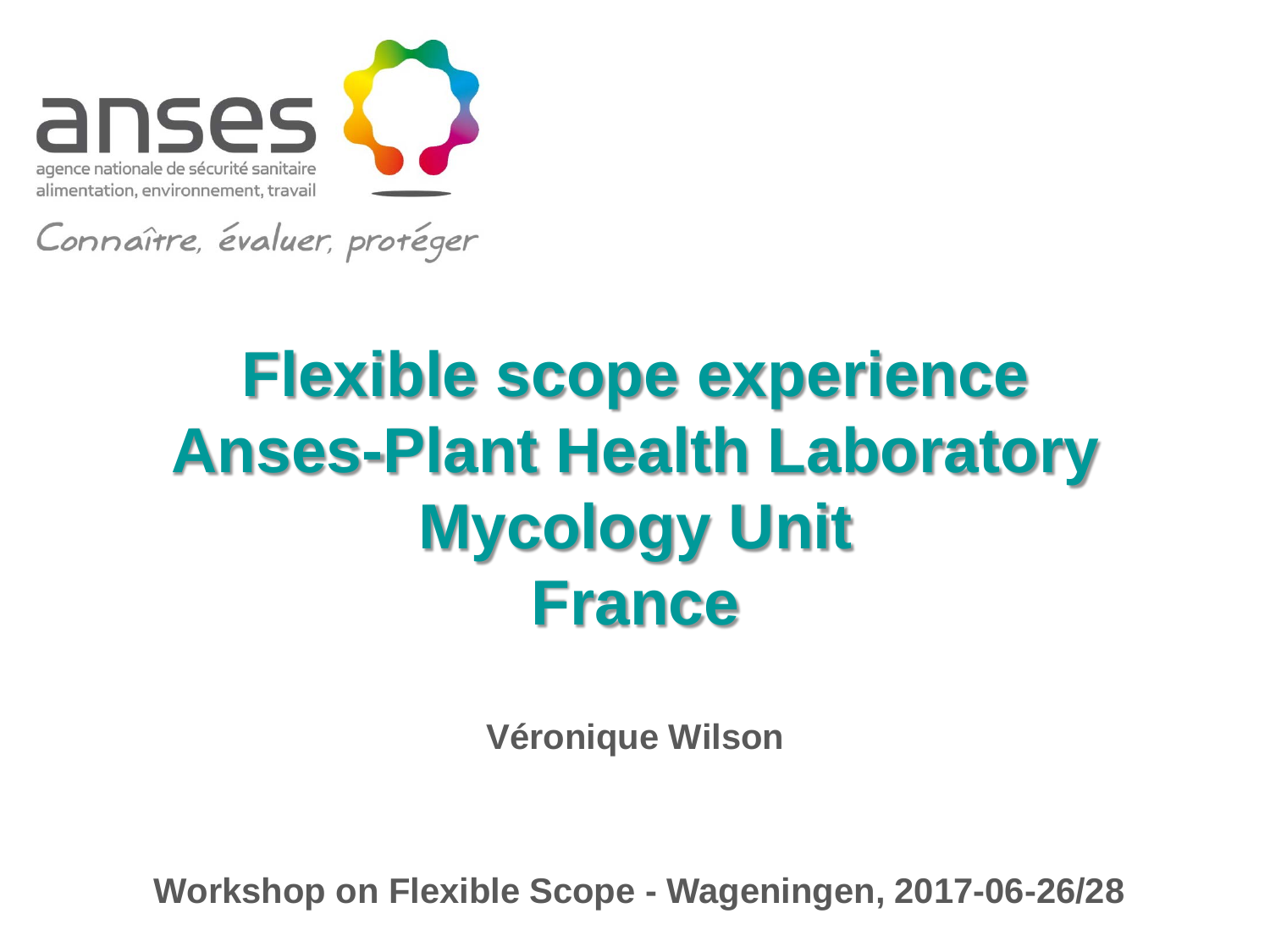# **Anses - Plant Health Laboratory Mycology Unit**

**Nancy / Malzeville**



- Mycology Unit is the National Reference laboratory (NLR) for the detection and identification of phytopathogenic fungi
- Accredited since 2006 by the French Accreditation Committee (COFRAC) in accordance with the ISO/IEC 17025:2005 Standard for the detection and identification analyses of phytopathogenic fungi and oomycetes included in quarantine lists
- Since January 2014, the Mycology unit had extended is accreditation with a flexible scope to use tests developed and validated in-house.



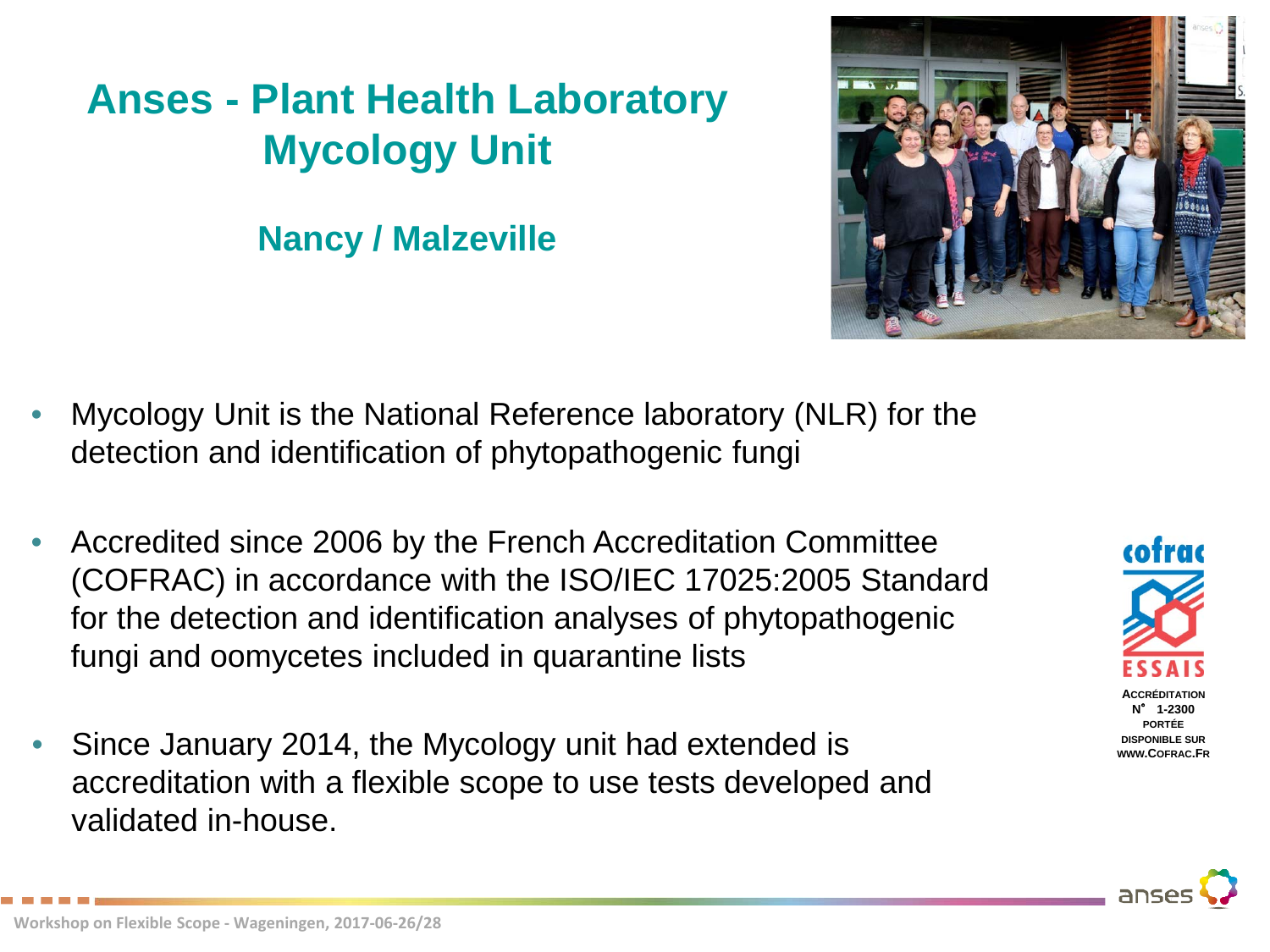## **Standard flexible scope (A2)**

- The lower level of flexibility
- No possibility to add new tests without prior evaluation
- If test relies on recognized methods, possibility to implement new versions of this method without prior evaluation in the framework of this level of flexibility
- **Used for the detection and morphological identification of phytopathogenic fungi**

# **Extended flexible scope (B)**

- The hightest level of flexibility
- Adding new tests without prior evaluation
- Different sub-levels of flexibility:
	- Adoption of test << Adaptation of test<<< Development of test

#### **Used for the detection of phytopathogenic fungi by PCR developed and characterized in-house**.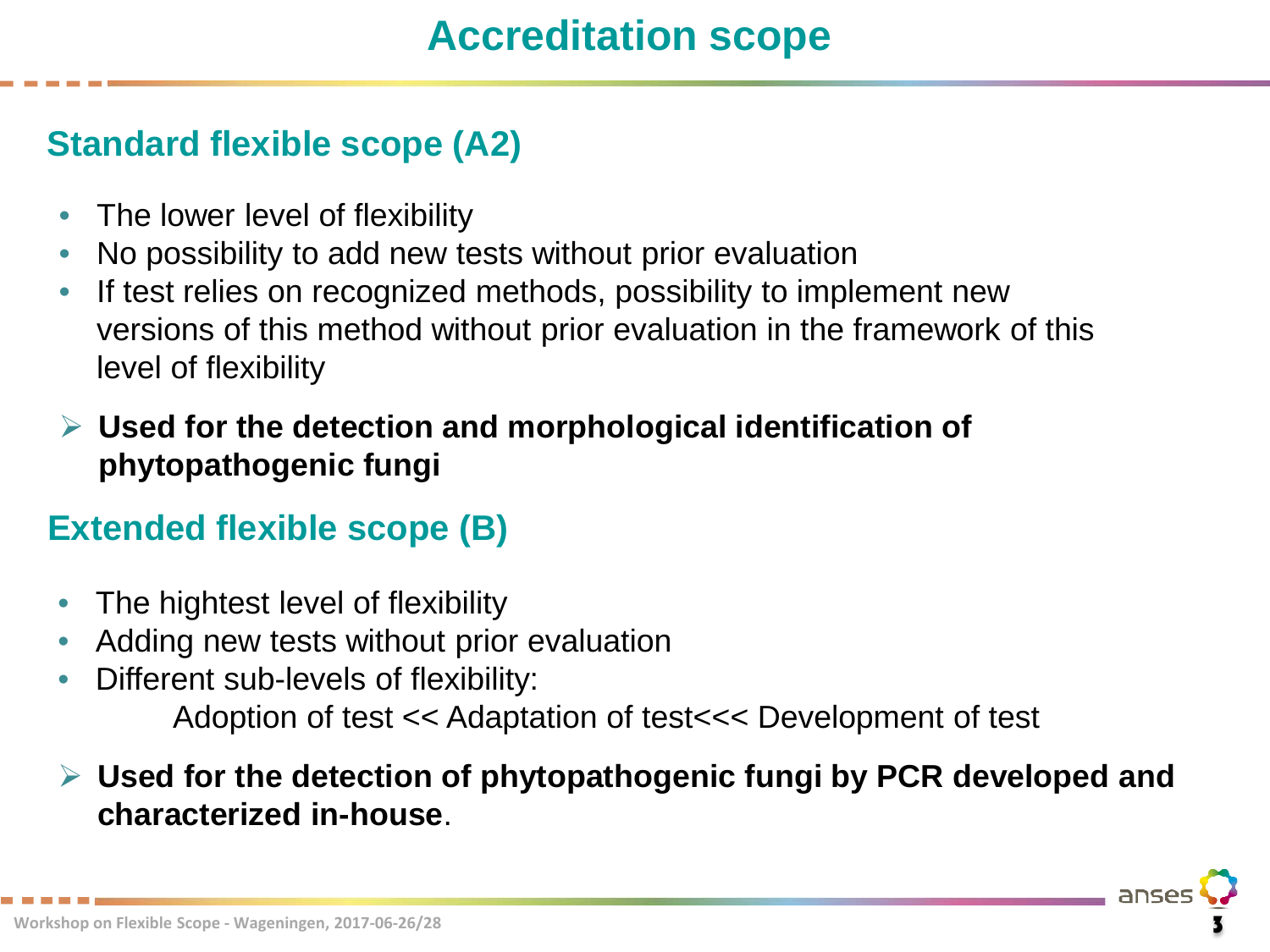# **Flexible scope of Mycology Unit : general scope**

| <b>Matrix defined</b> |                        |                                        |                                                                                                                      |                           |                   |
|-----------------------|------------------------|----------------------------------------|----------------------------------------------------------------------------------------------------------------------|---------------------------|-------------------|
| with the AC           | <b>Matrice</b>         | Organism                               | <b>Principle of the method</b>                                                                                       |                           |                   |
|                       | Seeds                  | Phytopathogenic<br>fungi and oomycetes | Manual extraction of nucleic acids by column<br>absorption. DNA amplification by end<br>(qualitative test)           |                           | For each line, at |
|                       |                        | Phytopathogenic<br>fungi and oomycetes | Manual extraction of nucleic acids by<br>absorption. DNA amplification by real<br>(qualitative test)                 | least 2 tests<br>included |                   |
|                       | All parts of<br>plants | Phytopathogenic<br>fungi and oomycetes | Manual extraction of nucleic acids by<br>absorption. DNA amplification by end-pow<br>(qualitative test)              |                           |                   |
|                       | (except<br>seeds)      | Phytopathogenic<br>fungi and oomycetes | Manual extraction of nucleic acid<br>absorption. DNA amplification by real-time PCR<br>(qualitative test)            | $\sim$ column             |                   |
|                       | Fungi and<br>oomycetes | Phytopathogenic<br>fungi and oomycetes | Manual extraction of nucleic acids by column<br>absorption. DNA amplification by end-point PCR<br>(qualitative test) |                           |                   |
|                       |                        | Phytopathogenic<br>fungi and oomycetes | Manual extraction of nucleic acids by column<br>absorption. DNA amplification by real-time PCR<br>(qualitative test) |                           |                   |
|                       | <b>DNA</b>             | Phytopathogenic<br>fungi and oomycetes | Manual extraction of nucleic acids by column<br>absorption. DNA amplification by end-point PCR<br>(qualitative test) |                           |                   |
|                       |                        | Phytopathogenic<br>fungi and oomycetes | Manual extraction of nucleic acids by column<br>absorption. DNA amplification by real-time PCR<br>(qualitative test) |                           |                   |

Adding a new matrice, a new organism or a new principle of detection implies an extension of the accreditation (with dedicated evaluation by the AC)

ans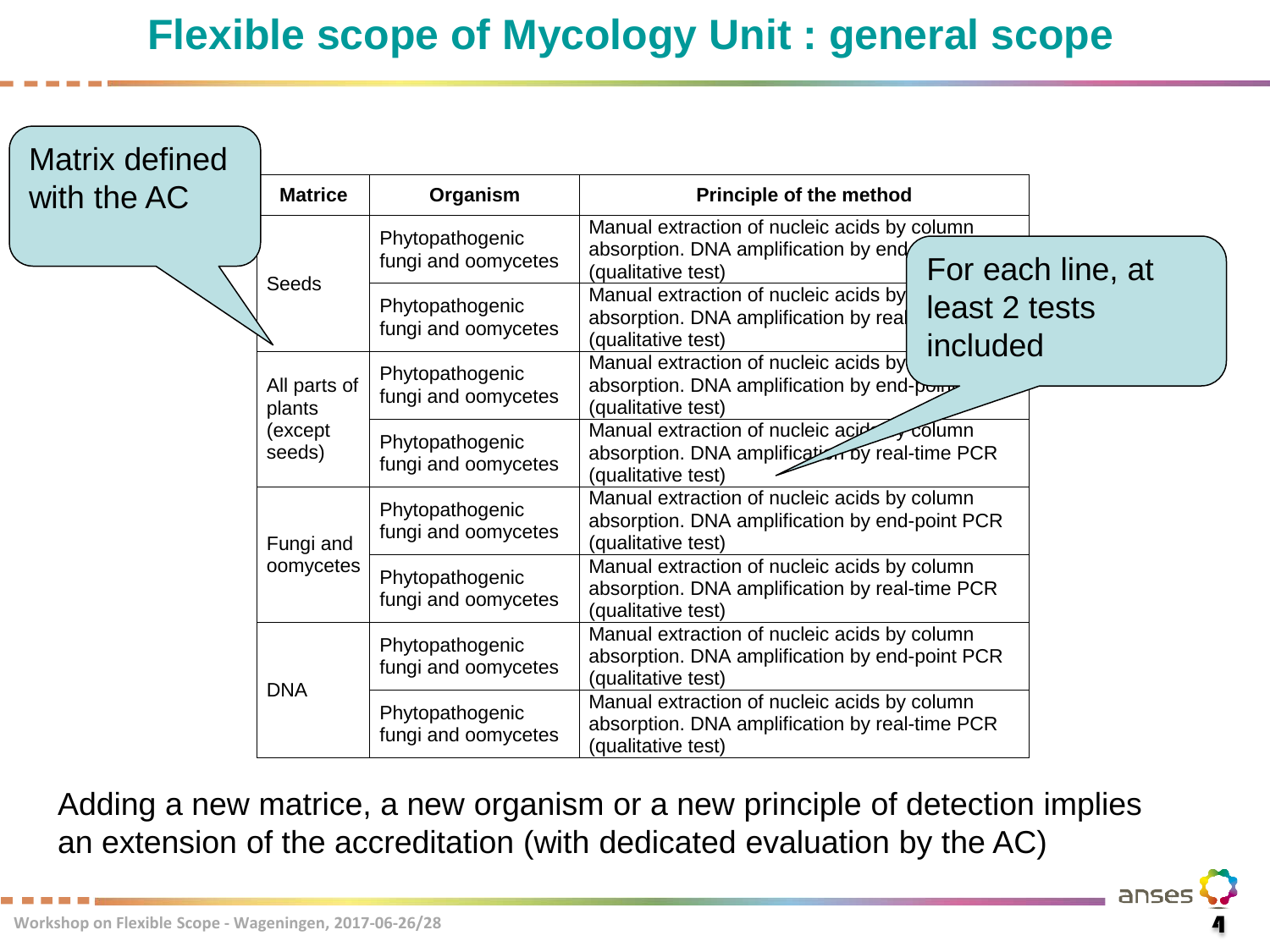#### **Extract of detailed scope**

| <b>Matrice</b>          | Organism             | <b>Principle of the method</b>                                                 | <b>Method</b><br>reference |
|-------------------------|----------------------|--------------------------------------------------------------------------------|----------------------------|
| Seeds of<br>sunflowers  | Plasmopara halstedii | Detection by grinding, manual<br>extraction, amplification by<br>real-time PCR | MA 032                     |
| Leaves, twigs,<br>trunk | Phytophthora ramorum | Detection by grinding, manual<br>extraction, amplification by<br><b>PCR</b>    | <b>MOA 018</b>             |

anse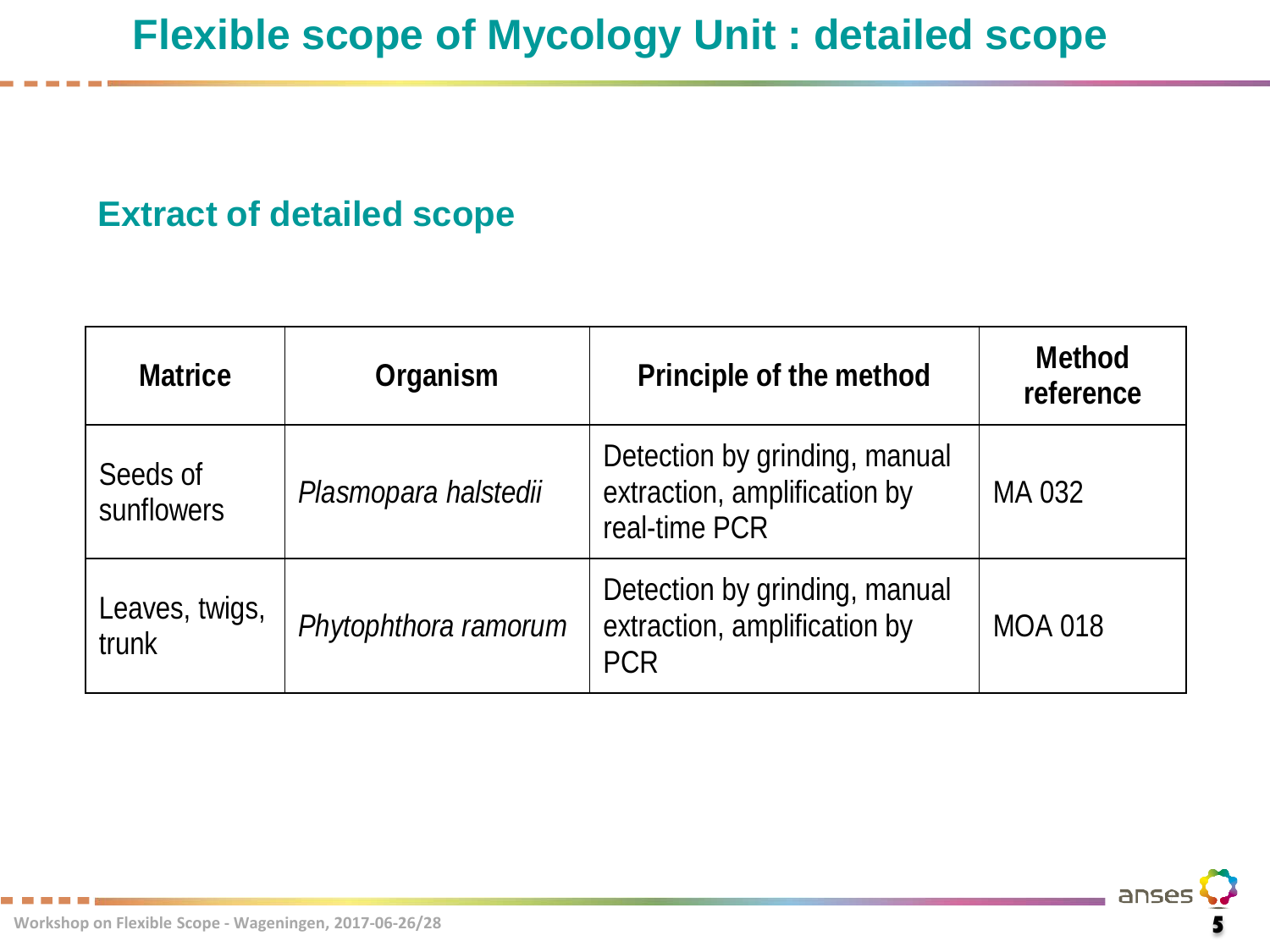#### **Accreditation under flexible scope enables to:**

- Include tests for a quick response to requests (eg phytosanitary crisis situations or emerging parasites)
- Withdraw tests after phytosanitary crisis situations or change in regulations
- Maintain a quality management system that fulfils the requirements of the ISO/IEC 17025 Standard and that is suitable for the unit's size

## **Evolution of the extent of flexible scope since January 2014**

- Inclusion of new tests: **3**
- Revision of tests: **5**
- Withdrawal of tests: **3**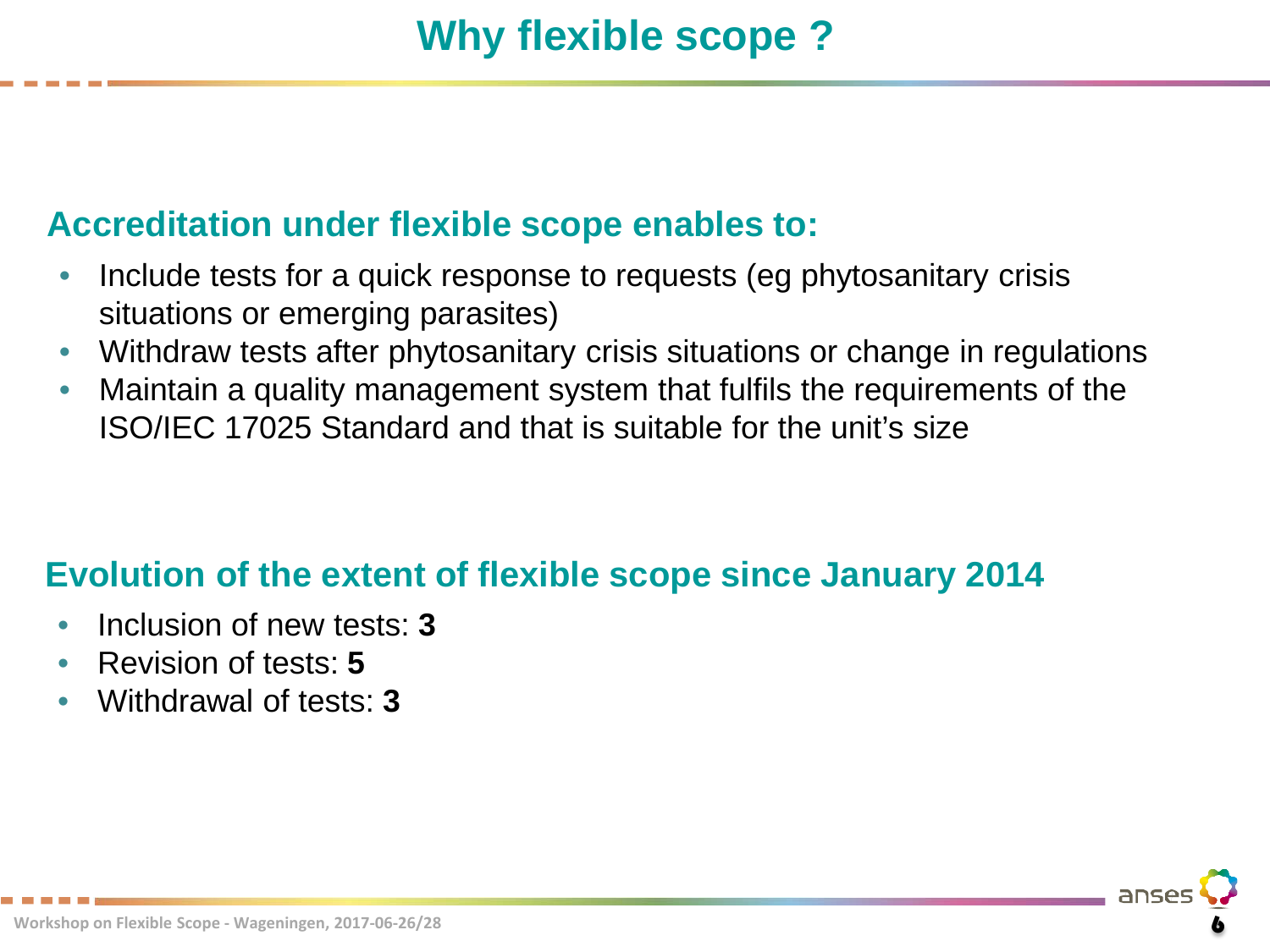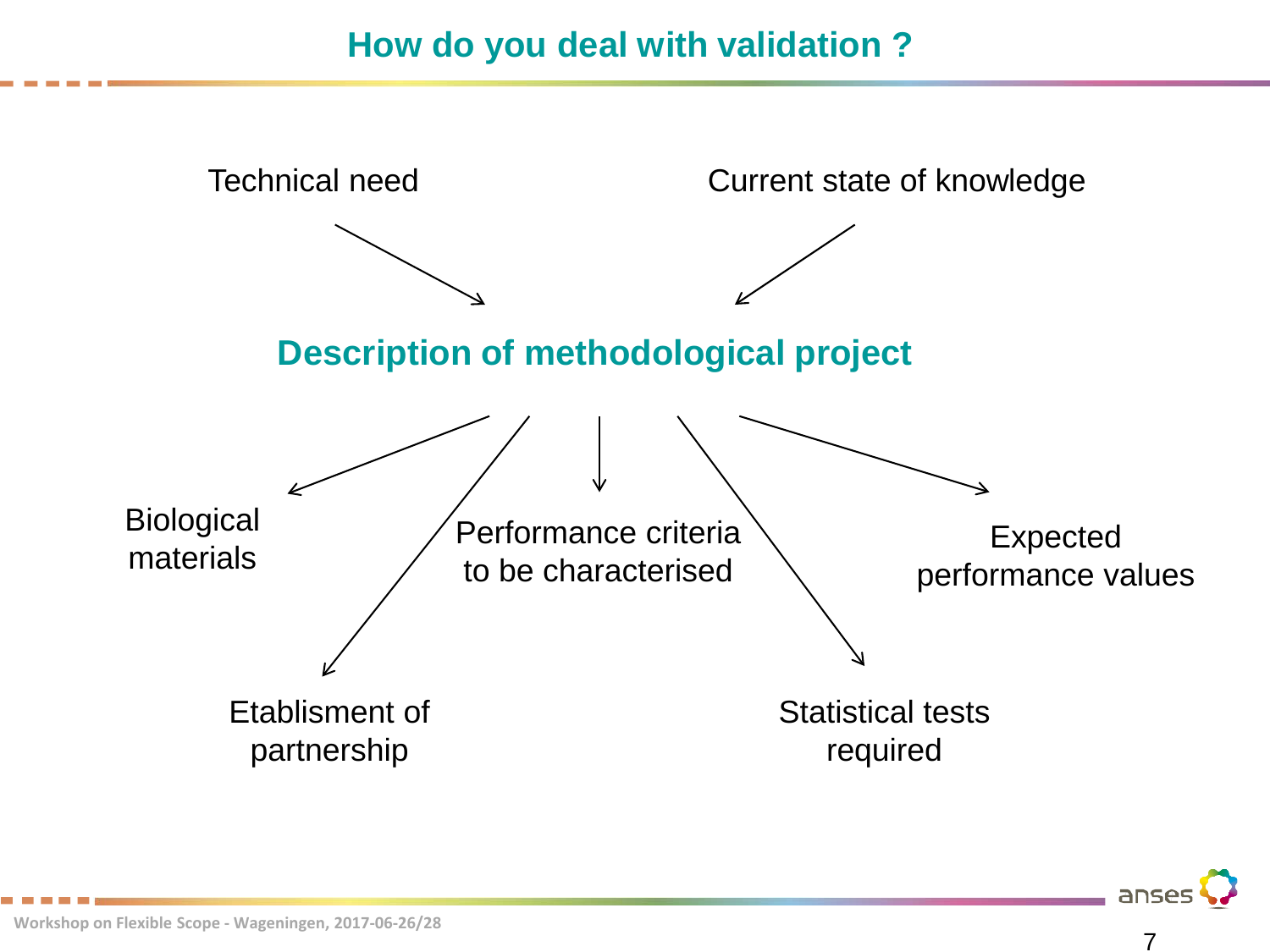#### **Criteria to be characterized**

For each criteria the process provides:

- A definition
- How it will be assessed
- Expected performance values

|                      | Evaluation of the efficacy of a PCR reaction                                                                                                                                                                     |                                                                                                                                                                       |  |  |  |
|----------------------|------------------------------------------------------------------------------------------------------------------------------------------------------------------------------------------------------------------|-----------------------------------------------------------------------------------------------------------------------------------------------------------------------|--|--|--|
| Mandatory criteria * | Analytical sensitivity:                                                                                                                                                                                          | Determination of the smallest detectable quantity of the target that it is<br>possible to measure with a defined certainty                                            |  |  |  |
|                      | Inclusivity:                                                                                                                                                                                                     | Ability of the method to detect the target taxon regardless of geographical<br>origin and host, etc                                                                   |  |  |  |
|                      | Analytical specificity:                                                                                                                                                                                          | Ability of the test to provide a negative result for a non-target organism                                                                                            |  |  |  |
|                      | Repeatability:                                                                                                                                                                                                   | Consistency between successive and independent results obtained with the<br>same method and using an identical test sample in identical conditions                    |  |  |  |
|                      | Reproducibility:                                                                                                                                                                                                 | Consistency between results of individual tests performed on an identical<br>test sample and using the same method obtained by operators using<br>different equipment |  |  |  |
|                      | Diagnostic sensitivity:                                                                                                                                                                                          | Proportion of infested or infected samples yielding a positive result with the<br>test of interest                                                                    |  |  |  |
|                      | Diagnostic specificity:                                                                                                                                                                                          | Ability of the test to provide a negative result for a healthy sample                                                                                                 |  |  |  |
| Optional criteria*   | Robustness:                                                                                                                                                                                                      | Ability of the method to remain unaffected by small deliberate variations in<br>the experimental parameters described in the method.                                  |  |  |  |
|                      | Evaluation of the quality of DNA extraction by an external (monoplex) or internal (multiplex) real-time<br>PCR test targeting the 18S gene                                                                       |                                                                                                                                                                       |  |  |  |
|                      | Ability of the test to be used in multiplex, i.e. to be used in parallel with other PCR tests in real time in the<br>same reaction tube (e.g. test for another target, internal control of DNA extraction, etc.) |                                                                                                                                                                       |  |  |  |
|                      | Evaluation of the minimum number of test samples to be used                                                                                                                                                      |                                                                                                                                                                       |  |  |  |
|                      | Ease of use and transfer                                                                                                                                                                                         |                                                                                                                                                                       |  |  |  |
|                      | Estimate of all the costs generated to produce the results: personnel, infrastructure, liquids,<br>consumables, reagents, etc.                                                                                   |                                                                                                                                                                       |  |  |  |

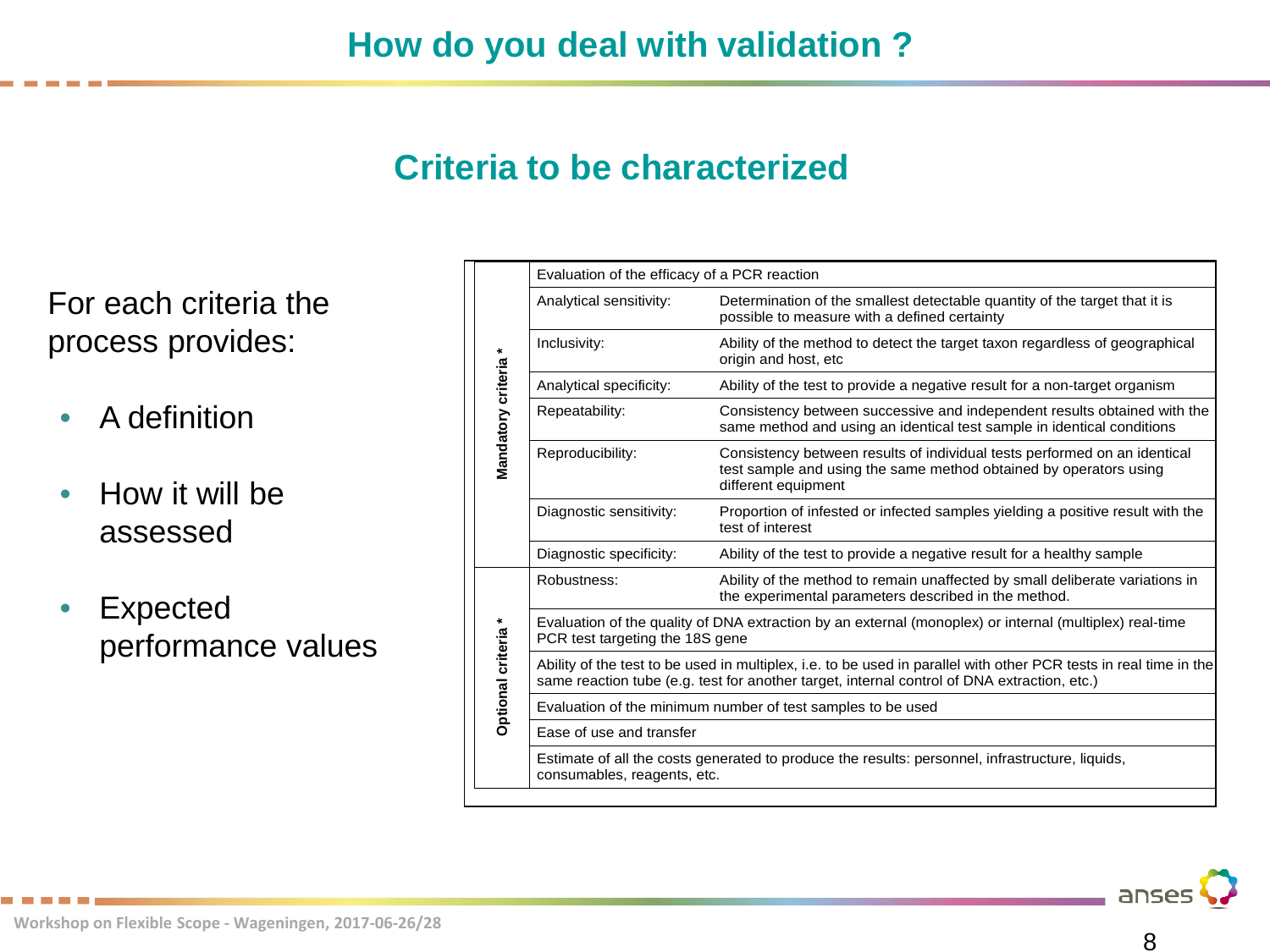## **How do you implement quality assurance ?**

|                                              | Methodological development<br>projects                                                                                                        |                                                                                          | Analyses under accreditation                                                    |  |
|----------------------------------------------|-----------------------------------------------------------------------------------------------------------------------------------------------|------------------------------------------------------------------------------------------|---------------------------------------------------------------------------------|--|
| Process and<br>traceability                  | Specific process and<br>forms for the project<br>description and the<br>characterisation of<br>the method                                     | cultures)                                                                                | Existing process and traceability for<br>analysis (extraction, PCR, mycological |  |
| <b>Staff</b>                                 | Definition of a new<br>function: project<br>leader                                                                                            | Existing process and traceability for<br>operators and technical responsibles<br>persons |                                                                                 |  |
| Management                                   | Specific process for<br>the management of<br>the detailed scope                                                                               |                                                                                          | Existing process and traceability for quality<br>management system              |  |
| Equipement<br><b>Consumables</b><br>Reagents | The laboratory decided to use of the existing quality management<br>system to perform and to trace PCR or real-time PCR detection<br>analyses |                                                                                          |                                                                                 |  |

anses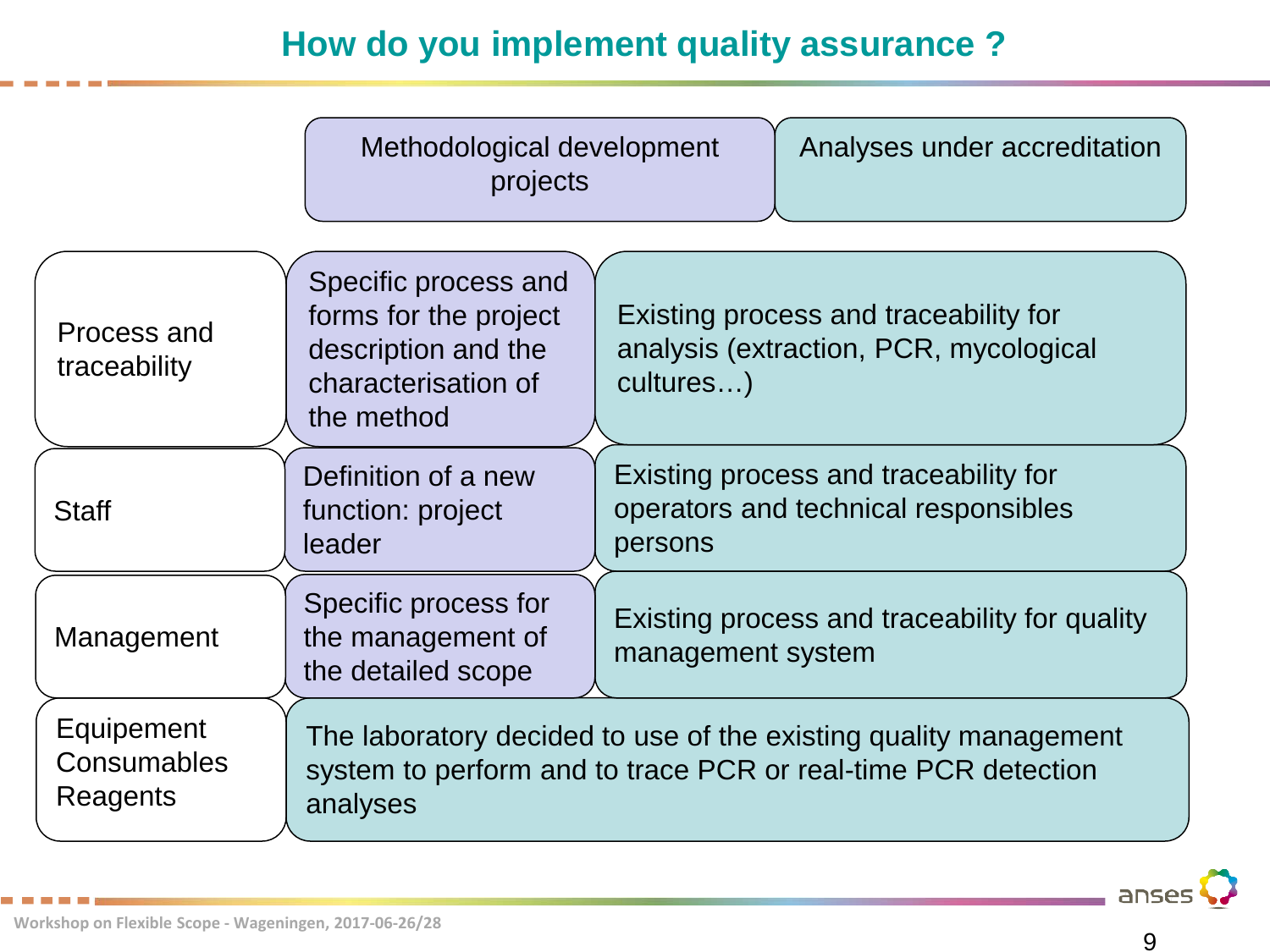#### **Qualification and maintenance of operator expertise**

- Regular activity of detection with molecular biology techniques and specific demonstration when needed (horizontal demonstration, e.g. running PCR on one pest)
- Various controls (positive, negative, specificity, LOD)
- PT or blind sample
- Supervision of work by the project leader during project review

## **Qualification and maintenance of project leader expertise**

- Qualification criteria based on initial training and professional experiences
- Publication in peer-reviewed journals

Noted as a critical point by the quality assessor